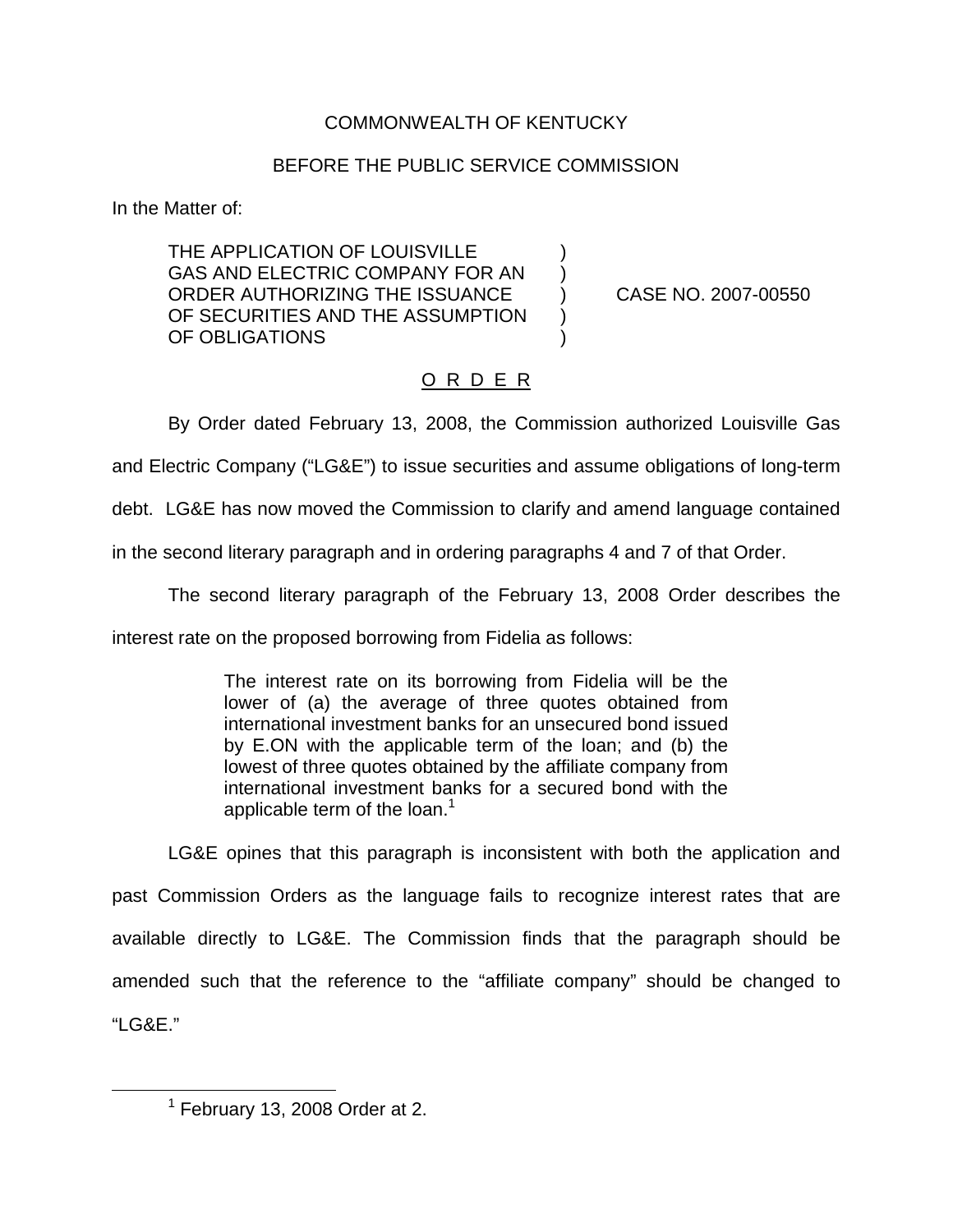Ordering paragraph 4 of the February 13, 2008 Order states that "LG&E shall obtain an interest rate from Fidelia that is no greater than the lowest available rate that LG&E may obtain from any other source."

LG&E opines that this paragraph fails to recognize the comparison underlying the "Best Rate Method" (i.e., that the interest rate on the loan from Fidelia will be at the lower of the lowest rate available to LG&E or the average rate available on bonds issued by E.ON) and the computation of how the third-party rate available to LG&E is determined (i.e., the lowest of three quotes obtained by LG&E from international investment banks for a secured bond issued by LG&E from international investment banks for a secured bond issued by LG&E for the applicable term of the loan).

In keeping with LG&E's "Best Rate Methodology," the Commission finds that ordering paragraph 4 should be amended.

The last clarification concerns ordering paragraph 7 of the February 13, 2008 Order, which states that "LG&E shall agree only to such terms and prices that are consistent with this Order and that produce the lowest cost financing."

LG&E argues that including the phrase "and that produce the lowest cost financing" will limit the flexibility of the company. Specifically, LG&E selects maturities for its various debt issues with a range of maturities that best serve its overall financing needs. In doing so, LG&E may select different maturities to achieve stability and with a view to where it sees value on the yield curve. In contrast, the lowest cost financing with respect to each individual debt issue would almost always result in issuance of only short-term debt.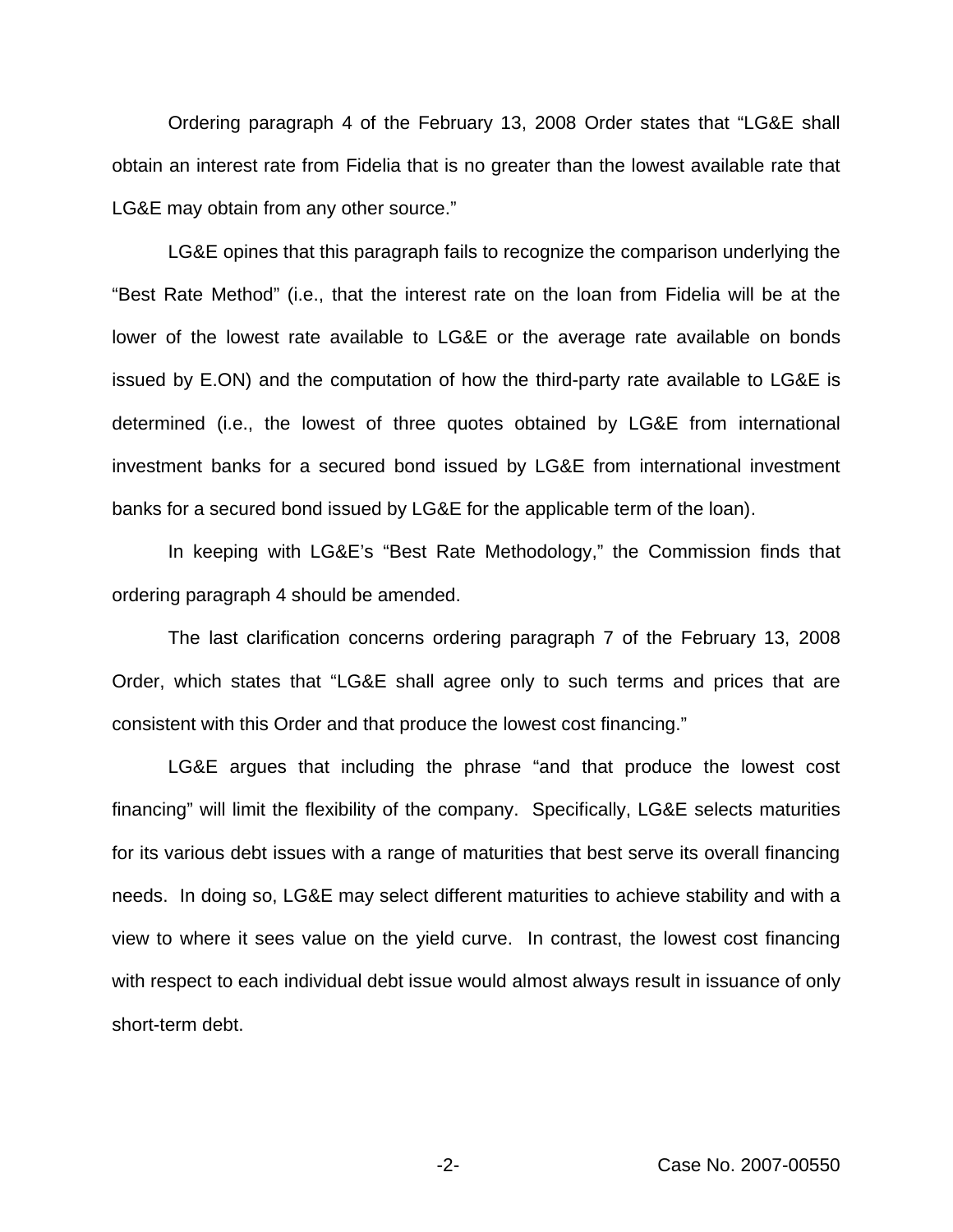Therefore, the Commission finds that ordering paragraph should also be amended.

After considering the motion and being otherwise sufficiently advised, the Commission finds that LG&E's proposed amendments to the February 13, 2008 Order correctly characterize the intent of that Order and that its motion should be granted.

IT IS THEREFORE ORDERED that:

1. LG&E's motion for clarification and amendment of order is granted.

2. The second literary paragraph of the February 13, 2008 Order is amended

in that the reference on page 2 to "affiliate company" is changed to "LG&E."

3. Ordering paragraph 4 of the Commission's February 13, 2008 Order is amended as follows:

> 4. LG&E shall obtain an interest rate from Fidelia that is no greater than the lowest available rate to LG&E or the average rate available on bonds issued by E.ON.

4. Ordering paragraph 7 of the Commission's February 13, 2008 Order is amended as follows:

> 7. LG&E shall agree only to such terms and prices that are consistent with this Order.

5. All remaining provisions of the Commission's Order of February 13, 2008 remain in full force and effect.